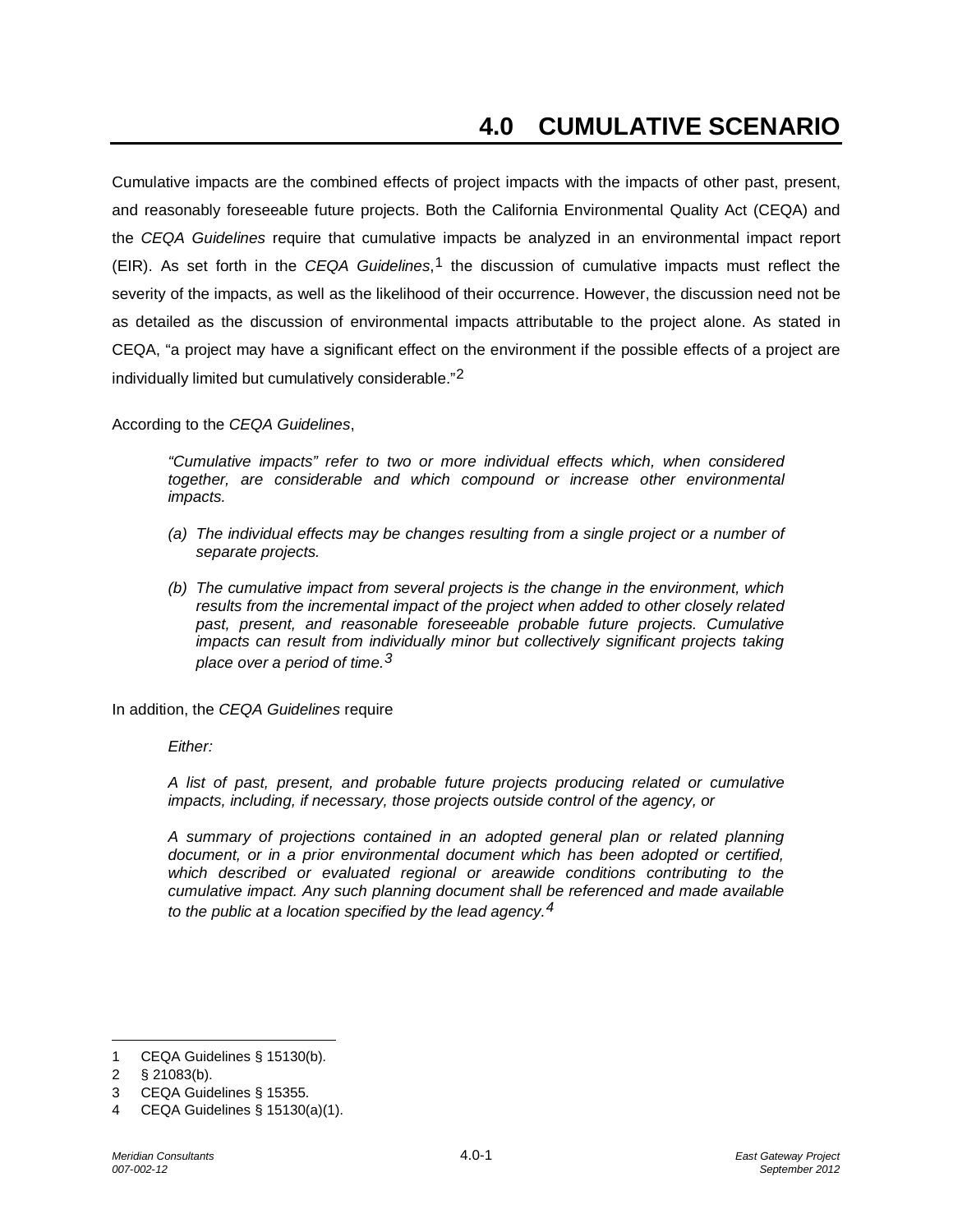Cumulative impact discussions for each issue area are provided in the technical analyses contained in **Section 5.0, Consideration and Discussions of Environmental Impacts**.

As previously stated, and as set forth in the *CEQA Guidelines*, related projects consist of "closely related past, present, and reasonably foreseeable probable future projects that would likely result in similar impacts and are located in the same geographic area."<sup>[5](#page-1-0)</sup> Specific projects proposed or currently under development identified by the City of Santa Paula[6](#page-1-1) are listed in **Table 4.0-1, Related Projects**. For purposes of cumulative analysis, the three expansion areas in the General Plan (Adams Canyon, Fagan Canyon and West Area 2)<sup>[7](#page-1-2)</sup> are developed at the intensity shown on the City's current Land Use map<sup>[8](#page-1-3)</sup> in addition to other projects on file with the City. The locations of the related projects are shown on **Figure 4.0-1, Location of Related Projects**.

A review of the most current pending and approved projects lists for Ventura County<sup>[9](#page-1-4)</sup> did not identify any additional projects that should be considered for this EIR.

This EIR analyzes cumulative impacts in that it assumes that all related projects would be constructed as identified. It is possible that the EIR will overanalyze impacts due to the following reasons:

- Not all of the related projects will be approved and/or built. Further, it is also likely that related projects will not be constructed or opened until after the proposed project has been built and occupied.
- Impact projections for related projects would likely be, or have been, subject to unspecified mitigation measures, which would reduce potential impacts.

Many related projects are expressed in terms of gross square footage or are conceptual plans such as master plans that assume complete development. In reality, the net new development from such projects may be smaller than projected because of the demolition or removal of existing land uses resulting from development of the related project.

 $\overline{a}$ 

<span id="page-1-0"></span><sup>5</sup> CEQA Guidelines § 15355.

<span id="page-1-1"></span><sup>6</sup> City of Santa Paula, Planning Department, Development Activity Report, May 2012 and additional information provided by City May 24, 2012.

<span id="page-1-2"></span><sup>7</sup> Santa Paula General Plan, Land Use Element, pp. LU-20 to LU-24.

<span id="page-1-3"></span><sup>8</sup> Ibid, Land Use Map, Figure LU-5, adopted September 8, 2010.

<span id="page-1-4"></span><sup>9</sup> County of Ventura, Resource Management Agency, Planning Division, Pending Projects List and Recently Approved Projects List as of May 3, 2012, [http://www.ventura.org/rma/planning/Permits/projects.html accessed](http://www.ventura.org/rma/planning/Permits/projects.html%20accessed%20August%209)  [August 9,](http://www.ventura.org/rma/planning/Permits/projects.html%20accessed%20August%209) 2012.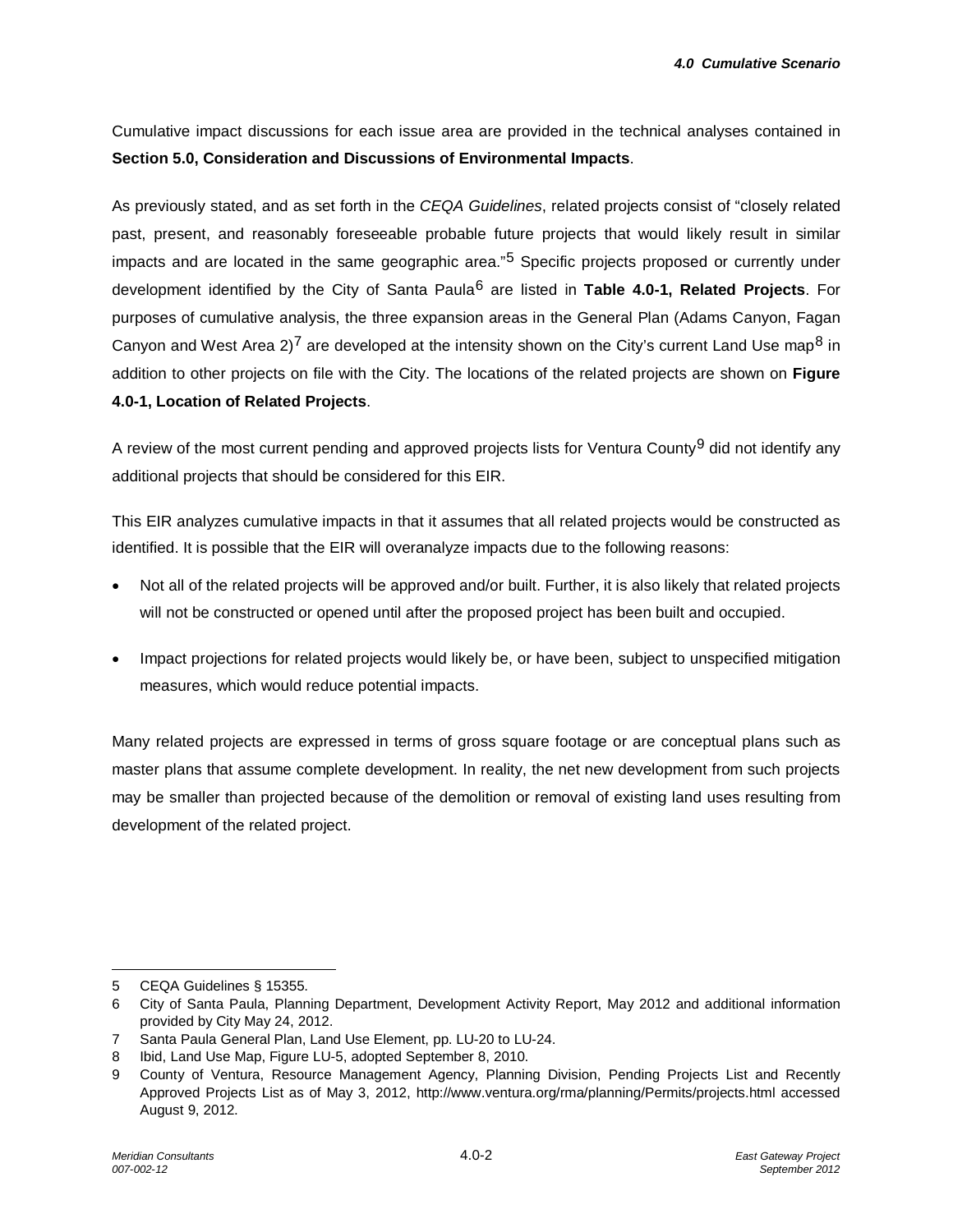

FIGURE **4.0-1**



Location of Related Projects

007-002-12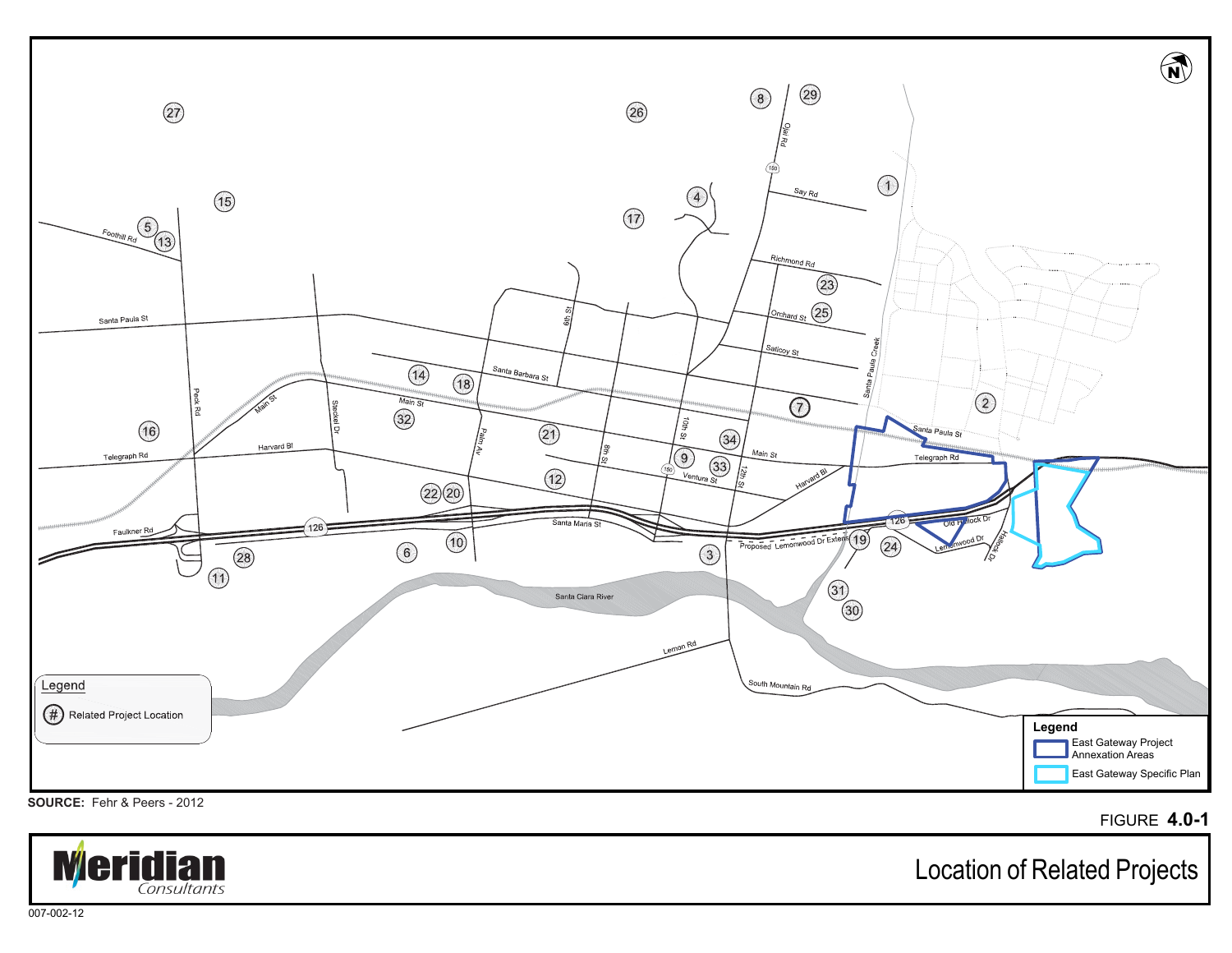## **Table 4.0-1 Related Projects**

|    |                                        |                                             |              |                            | <b>Residential</b><br><b>Single</b> | <b>Multi-</b>           |              |                   |                   |              |
|----|----------------------------------------|---------------------------------------------|--------------|----------------------------|-------------------------------------|-------------------------|--------------|-------------------|-------------------|--------------|
|    | <b>Project Location</b>                | <b>Land Use</b>                             | <b>Size</b>  |                            | <b>Family</b>                       | Family                  | <b>Civic</b> | <b>Commercial</b> | <b>Industrial</b> | <b>Other</b> |
| -1 | Cliff Drive & Forrest Drive            | Single Family Units                         | 19           | du                         | 19                                  |                         |              |                   |                   |              |
|    |                                        | Civic                                       | 375.8        | ksf                        |                                     |                         |              |                   |                   |              |
| 2  | East Area I                            | Commercial<br>Light. Industrial.            | 285<br>150   | ksf<br>ksf                 | 1,500                               |                         | 375,800      | 285,000           | 150,000           |              |
|    |                                        | Residential                                 | 1,500        | du                         |                                     |                         |              |                   |                   |              |
| 3  | Montebello Street                      | Condominiums                                | 37           | du                         |                                     | 37                      |              |                   |                   |              |
| 4  | 840 N. 10th Street                     | Single Family Units                         | 75           | du                         | 75                                  |                         |              |                   |                   |              |
| 5  | NW Corner of Foothill & Peck Roads     | Single Family Units                         | 74           | du                         | 74                                  |                         |              |                   |                   |              |
| 6  | Santa Maria Street                     | General Light industrial                    | 17           | acres                      |                                     |                         |              |                   | 17 ac             |              |
| 7  | 12th Street                            | General Light industrial                    | 2.6          | acres                      |                                     |                         |              |                   | 2.6ac             |              |
| 8  | 1404 Ojai Road                         | Apartments                                  | 1            | du                         |                                     | $\overline{1}$          |              |                   |                   |              |
| 9  | 125 S. 10th Street                     | Restaurant                                  | 4.6          | ksf                        |                                     |                         |              | 4,600             |                   |              |
| 10 | 120 & 124 Santa Maria Street           | Mini-Warehouse                              | 13.2         | ksf                        |                                     |                         |              |                   | 13,200            |              |
| 11 | 630 Acacia Road                        | Apartments                                  | 1            | du                         |                                     | $\overline{1}$          |              |                   |                   |              |
| 12 | 615 E. Harvard Boulevard               | Apartments                                  | 6            | du                         |                                     | 6                       |              |                   |                   |              |
| 13 | North of Foothill Road & Steckel Drive | Single Family Units                         | 88           | du                         | 88                                  |                         |              |                   |                   |              |
| 14 | 210 W. Santa Barbara Street            | Apartments                                  | 90           | du                         |                                     | 90                      |              |                   |                   |              |
| 15 | 670 Ridgecrest                         | Single Family Unit                          | $\mathbf{1}$ | du                         | $\mathbf{1}$                        |                         |              |                   |                   |              |
| 16 | <b>Calavo Street</b>                   | <b>Industrial Park</b>                      |              | Initial Study <sup>b</sup> |                                     |                         |              |                   |                   |              |
| 17 | 838 Montclair Drive                    | Single Family Unit                          | 1            | du                         | 1                                   |                         |              |                   |                   |              |
| 18 | 118 W. Santa Barbara Street            | Mini-Warehouse                              | 9.8          | ksf                        |                                     |                         |              |                   | 9,800             |              |
| 19 | 250 S. Hallock Drive                   | Mini-Warehouse                              | 7.8          | ksf                        |                                     |                         |              |                   | 7,800             |              |
| 20 | Santa Ana Street                       | Apartments                                  | 15           | du                         |                                     | 15                      |              |                   |                   |              |
| 21 | 622 E. Main Street                     | Apartments                                  | 41           | du                         |                                     | 41                      |              |                   |                   |              |
| 22 | Santa Ana Street                       | Apartments                                  | 24           | du                         |                                     | 24                      |              |                   |                   |              |
| 23 | 1318 Richmond Road                     | Apartments                                  | 6            | du                         |                                     | 6                       |              |                   |                   |              |
| 24 | 263 Dove Court                         | Industrial                                  | 28           | ksf                        |                                     |                         |              |                   | 28,000            |              |
| 25 | 524 13 Street                          | Apartments                                  | 1            | du                         |                                     | $\overline{1}$          |              |                   |                   |              |
| 26 |                                        | Single Family Units                         | 450          | du                         | 450                                 |                         |              |                   |                   |              |
|    |                                        | Retail                                      | 76.2         | ksf                        |                                     |                         | 76,200       |                   |                   |              |
|    | Fagan Canyon                           | Active Parks <sup>c</sup>                   | 32           | ac                         |                                     |                         |              |                   |                   | 32 ac        |
|    |                                        | Schoold                                     | 10           | ac                         |                                     |                         |              |                   |                   | 10ac         |
|    |                                        | Passive Open Space <sup>e</sup>             | 208          | ac                         |                                     |                         |              |                   |                   | 208 ac       |
| 27 |                                        | <b>Single Family Units</b>                  | 495          | du                         | 495                                 |                         |              |                   |                   |              |
|    |                                        | Public Elementary School <sup>f</sup>       | 40           | ac                         |                                     |                         |              |                   |                   | 40 ac        |
|    | Adams Canyon                           | Public Middle Schoolf                       |              |                            |                                     |                         |              |                   |                   |              |
|    |                                        | Public Recreational Facilities <sup>9</sup> | 100          | ac                         |                                     |                         |              |                   |                   | 100 ac       |
|    |                                        | Destination Resort Hotel <sup>h</sup>       | 150          | room                       |                                     | 150                     |              |                   |                   |              |
|    |                                        | Golf Course <sup>i</sup>                    | 18           | hole                       |                                     |                         |              |                   |                   | 18 hole      |
|    |                                        | Public Passive Open Space <sup>e</sup>      | 200          | ac                         |                                     |                         |              |                   |                   | 200 ac       |
| 28 | West Area 2 <sup>c</sup>               | <b>Industrial Park</b>                      | 300          | ksf                        |                                     |                         |              |                   | 300,000           |              |
|    |                                        | Manufacturing                               | 300          | ksf                        |                                     |                         |              |                   | 300,000           |              |
| 29 | 1483 Ojai Road                         | Apartments                                  | $\mathbf{1}$ | du                         |                                     | $\overline{\mathbf{1}}$ |              |                   |                   |              |